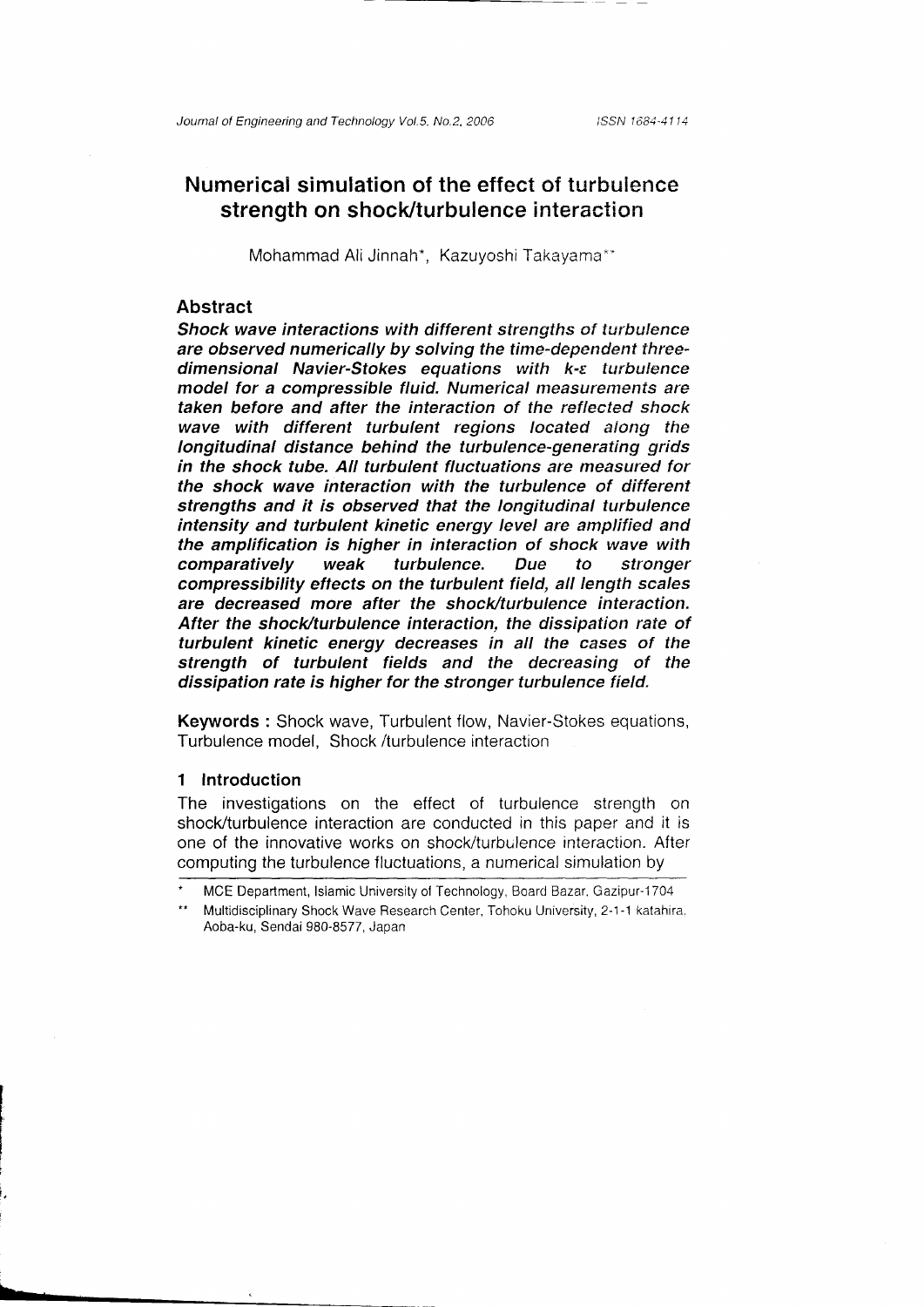Jinnah and Takayama [1], was carried out at different sirengihs of shock wave and it is concluded that the amplification of turbulence fluctuations is lower in strong shock/turbulence interaction. The amplification of longitudinal turbulence fluctuations and turbulent kinetic energy level after interaction depend on the sirength of turbulence. To generate a turbulent field behind the shock wave, turbulence-generating grids are placed in the shock tube. The shock wave after passing through the turbulence-generating grids generates a turbulence field where near the grid plate, the iurbulent field will be stronger and the turbulent field strength will decrease at the far distance from the grid plate. Due to turbulence decay along the centerline of the shock tube, the strengths of turbulence at different points on the centerline of the shock tube are different. So in the present computations, the turbulent fieids of ciifferent strengths are selected along the centerline of the shock tube. The reflected shock wave after reflection from the end wall interacts with different turbulent fields and the outcomes of shock/turbulence interaction in different turbulent fields are observed numerically. The turbulence length scales also vary in interaction of shock wave with different strengths of turbulent fields and the turbulence length scales are decreased more in interaction of shock wave with comparatively stronger turbulent field. In shock/turbulence interaction, the rate of dissipation of turbulent kinetic energy decreases in all the cases of strength of turbulent fields and the higher dissipation is found in interaction of shock wave with strong turbulence. Experimental realization of a homogeneous and isotropic turbulent flow interacting with a normal shock wave in the laboratory is a difficult task due to generation of compressible and isotropic turbulent flow and the generation of a normal shock wave interacting with flow. Experimentally and numerically many researchers got many results on shock/turbulence interaction. The outcomes of the interactions of shock wave with homogeneous and isotropic turbulence are the amplification of longitudinal velocity fluctuations, the amplification of turbulent kinetic energy level and substantial changes in length scales. Debreve and Lacharme [2] conducted experiments on the interaction between the shock wave and grid-generated turbulence and they measured velocity and temperature spectra upstream and downstream of the shock wave and concluded that turbulent fluctuations are amplified and Taylor micro scales increase during the interaction. Jacquin, Blin and Gaffray [3] investigated the interactions of a normal shock wave with grid-generated turbulence and a turbulent jet and they observed that turbulence amplification was not significant for the grid-generated

Journal of Engineering and Technology Vol.-5, No.-2, 2006 UZ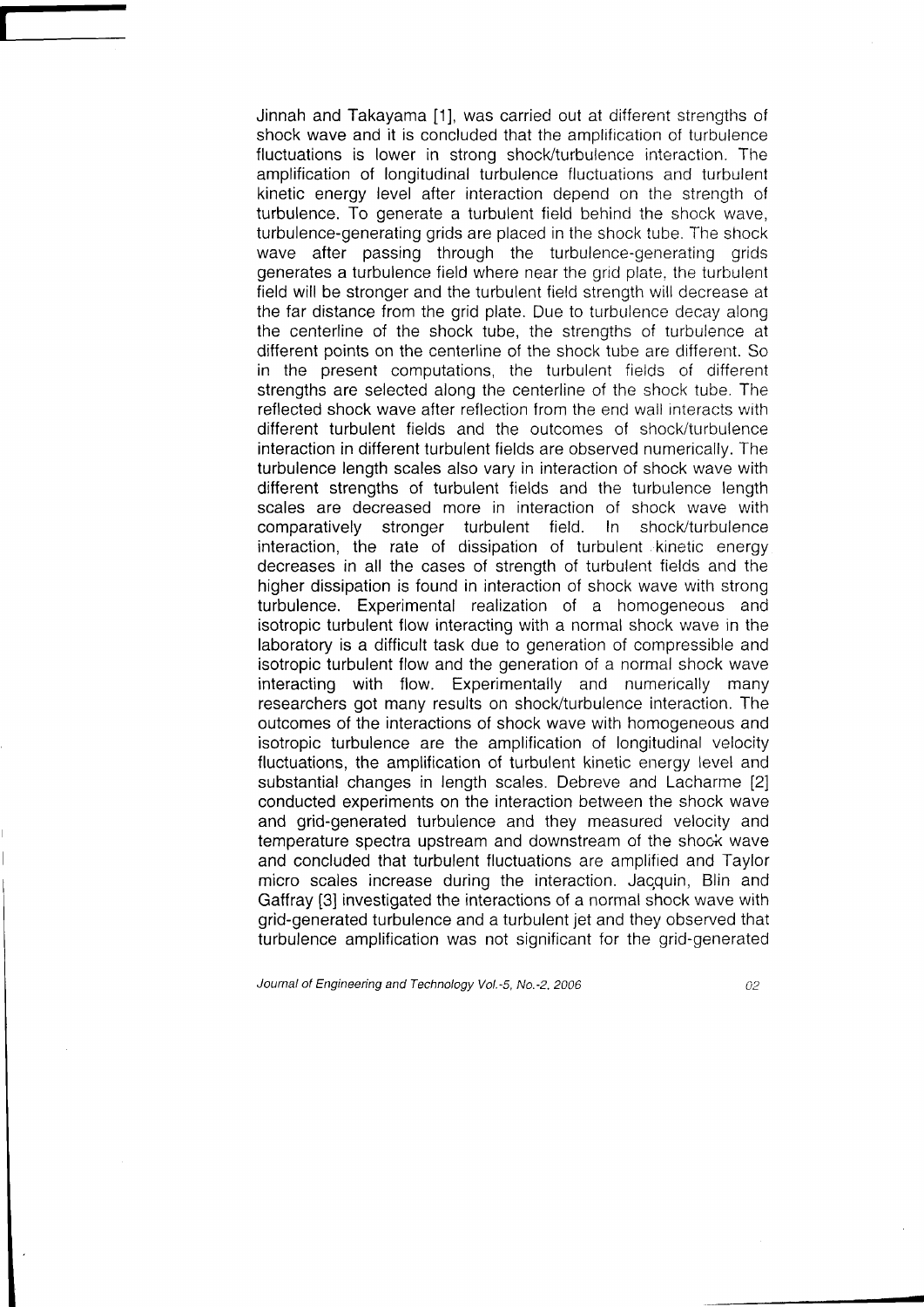turbulence and that the decay of turbulent kinetic energy was accelerated downstream of the shock wave. Their experiments treated the interaction of a shock with quasi-incompressible turbulence where fluctuations in pressure and density are not significant. An experiment on the interaction of weak shocks ( $M_s =$ 1.007, 1.03 and 1.1) with a random medium of density in homogeneity was performed by Hesselink and Sturtevant [4]. They observed that the pressure histories of the distorted shock waves were both peaked and rounded and explained these features in terms of the focusing/defocusing of the shock front due to in homogeneity of the medium. Numerical techniques for such types of interactions are more suitable to get the reliable results and easily estimate the physical data structure, which can difficult to measure in experiment. Using a shock capturing numerical technique, Rotman [5] numerically calculated the change in a two-dimensional turbulent flow caused by the passage of a traveling shock wave. He found that the shock causes in increase in the turbulent kinetic energy and that the length scale of the turbulent field is reduced upon passage of the shock. He also found that increasing the initial turbulent kinetic energy caused a straight shock wave to evolve into a distorted front. Lee, Lele and Moin [6] conducted direct numerical simulations of two-dimensional turbulence interacting with a shock wave and found that vorticity amplification compared well with the predictions of the linear analysis but turbulent kinetic energy evolution behind the shock showed significant nonlinear effects. For the present numerical simulation, the three-dimensional Navierstokes equations using  $k$ -c turbulence model, are solved by shock capturing method where for more accurate solutions, the grid adaptation technique is used. Grid adaptation technique with  $k-\varepsilon$ turbulence model are the improve technique for numerical simulation of shock/turbulence interaction.

#### 2 Numerical Methods

#### 2.1 Governing equations

For the present computations, the three-dimensional numerical code is used to find out the effect of turbulence strength on shock/turbulence interaction. By using the same numerical code, the computational results, computed by Jinnah and Takayama [7], was used to find out the effect of longitudinal velocity across the shock on shock/turbulence interaction. Without external forces and heat sources. the conservative form of non-dimensionalized

Journal of Engineering and Technology Vol.-5, No.-2, 2006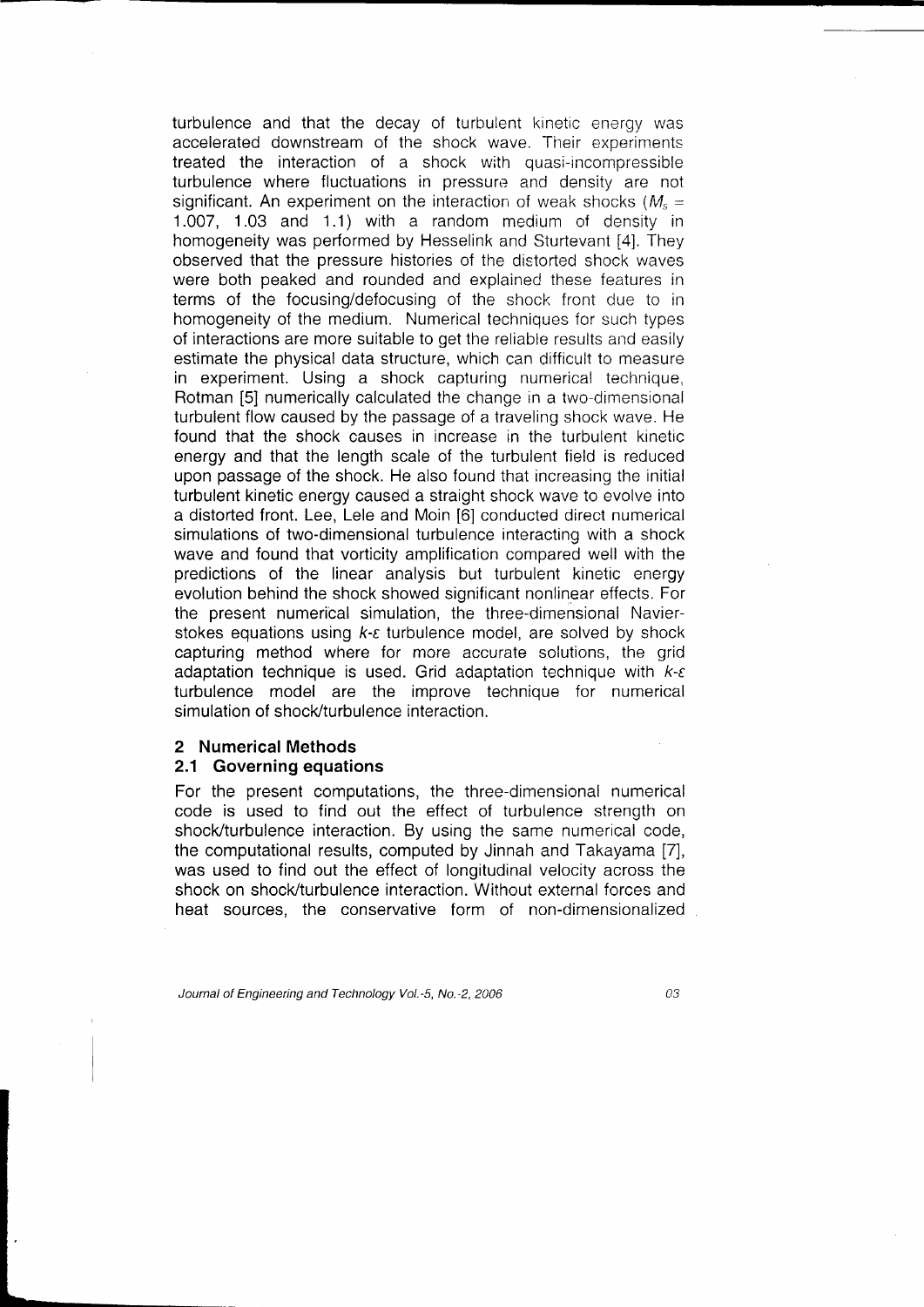governing equation in three-dimensional cartesian coordinate system is

$$
\frac{\partial Q}{\partial t} + \frac{\partial (F - Fv)}{\partial x} + \frac{\partial (G - Gv)}{\partial y} + \frac{\partial (H - Hv)}{\partial z} = S(Q)
$$

where  $Q = [\rho, \rho u, \rho v, \rho w, e, \rho k, \rho \varepsilon]$ , the vector of conservative variables which contains mass, momentum and energy. All variables are calculated in per unit volume.  $\rho$  is taken as the mass per unit volume. Three momentum terms in three-dimensional Cartesian coordinates system are  $\rho u$ ,  $\rho v$  and  $\rho w$  per unit volume. Total energy,  $e$ , turbulent kinetic energy,  $\rho k$  and turbulent dissipative energy,  $\rho \varepsilon$  are the energy terms per unit volume in these computations.  $F$ ,  $G$  and  $H$  are the three inviscid flux vectors in X-, Y-, and Z-axis respectively. Similarly  $F_v$ ,  $G_v$  and  $H_v$  are the three viscous flux vectors in  $X<sub>1</sub>$ , Y-, and Z-axis respectively. Also  $\rho$ is the fluid density and  $u$ ,  $v$  and  $w$  are velocity components in each direction of Cartesian coordinates. While e is the total energy per unit volume, pressure  $p$  can expressed by the following state equation for ideal gas

 $p = (y - 1)[e - \frac{1}{2} \rho(u^2 + v^2 + w^2)]$  where y is the ratio of specific heats.

The source term  $S(Q)$  of the  $k$ - $\varepsilon$  turbulence model is written by  $S(Q) = \left[ \begin{array}{cccc} 0, & 0, & 0, & 0, & P_k - \rho \varepsilon - D_k, & (c_{\varepsilon}, & P_k - c_{\varepsilon 2} & \rho \varepsilon \end{array} \right] \frac{\varepsilon}{k} \right]$ 

where the production term  $P_k$  is given in Cartesian coordinates as

$$
P_{k} = \left\{ 2\mu_{t} \frac{\partial u}{\partial x} - \frac{2}{3} \left[ \rho k + \mu_{t} \left( \frac{\partial u}{\partial x} + \frac{\partial v}{\partial y} + \frac{\partial w}{\partial z} \right) \right] \right\} \frac{\partial u}{\partial x} + \left\{ 2\mu_{t} \frac{\partial v}{\partial y} - \frac{2}{3} \left[ \rho k + \frac{\mu_{t} \left( \frac{\partial u}{\partial x} + \frac{\partial v}{\partial y} + \frac{\partial w}{\partial z} \right) \right] \right\} \frac{\partial v}{\partial y} + \left\{ 2\mu_{t} \frac{\partial u}{\partial x} + \frac{\partial v}{\partial y} + \frac{\partial w}{\partial z} \right\} \left\{ \frac{\partial v}{\partial x} + \mu_{t} \left( \frac{\partial u}{\partial x} + \frac{\partial v}{\partial y} + \frac{\partial w}{\partial z} \right) \right\} \frac{\partial w}{\partial z} + \mu_{t} \left( \frac{\partial u}{\partial y} + \frac{\partial v}{\partial x} \right)^{2} + \mu_{t} \left( \frac{\partial u}{\partial z} + \frac{\partial w}{\partial x} \right)^{2} + \mu_{t} \left( \frac{\partial w}{\partial y} + \frac{\partial v}{\partial z} \right)^{2}
$$

and the destruction term  $D_k$  is given as  $D_k = \frac{2\rho}{\sqrt{T}}k\varepsilon$ 

The mass average turbulent kinetic energy and homogeneous component of turbulent kinetic energy dissipation rate are defined by as  $k=\frac{1}{2} c_t^2 (u^2+v^2+w^2)$  and  $\varepsilon=c_m k^2 \frac{\text{Re}}{100}$ 

The various constants in the  $k$ - $\varepsilon$  turbulence model are listed as follows:  $c_{\mu}= 0.09$ ,  $c_{t}= 0.03$ ,  $c_{m}= 0.09$ ,  $c_{\varepsilon 1}= 1.45$ ,  $c_{\varepsilon 2}= 1.92$ ,  $\sigma_{k}= 1.00$ ,  $\sigma_{\varepsilon}= 1.30$ 

The governing equations described above for compressible viscous flow are discretised by the finite volume method. A second-order,

Journal of Engineering and Technology Vol.-S, No.-2, 2006

 $\overline{04}$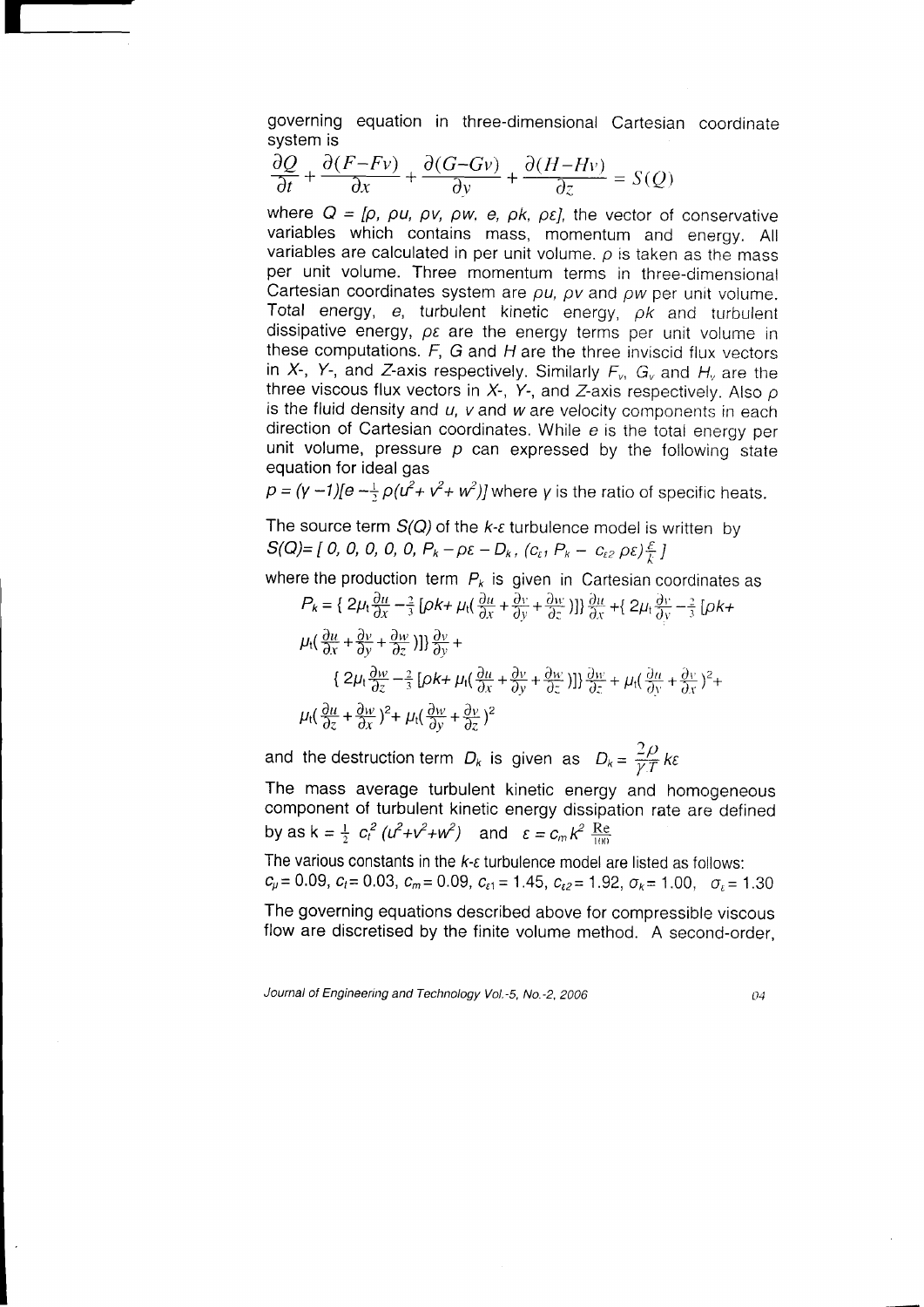upwind Godunov scheme of Flux vector splitting method is used to discrete the inviscid flux terms and MUSCL-Hancock scheme with  $k$ - $\varepsilon$  turbulence model is used for interpolation of variables where HLL Reimann solver is used for shock capturing in the flow. Central differencing scheme is used in discretizing the viscous flux terms. The upstream of incident shock wave is set as inflow boundary condition, the properties and velocities of which are calculated from Rankine-Hugoniot conditions with incident shock Mach number. The downstream inflow boundary condition and wall surface are used as solid boundary conditions where the gradients normal to the surface are taken zero. All solid walls are treated as viscous solid wall boundary. For the two-equation  $k$ - $\varepsilon$  turbulence model on solid boundaries,  $\mu_t$  is set to zero.

#### 2.2 Grid Systems and Grid Adaptation

Three dimensional hexahedral cells with adaptive grids are used for these computations. In this grid system, the cell-edge data structures are arranged in such a way that each cell contains six faces which are sequence in one to six and each face indicates two neighboring cells that is left cell and right cell providing all faces of a cell are vectorized by the position and coordinate in the grid system. The initial three-dimensional grid system with turbulencegenerating grids is shown in Fig.1. The physical size of each cell before adaptation is equal to 5x5x5 (mm) and the ipitial number of cell is 2876.



Fig.1: Three-dimensional grids and the position of the turbulencegenerating grids

The grid adaptation is one of the improved and computational time saving techniques, which is used in these computations. The grid adaptation is performed by two procedures, one is refinement procedure and another is coarsening procedure. The refinement and coarsening operations are handled separately in computation.

Journal of Engineering and Technology Vol.-S, No.-2, 2006 05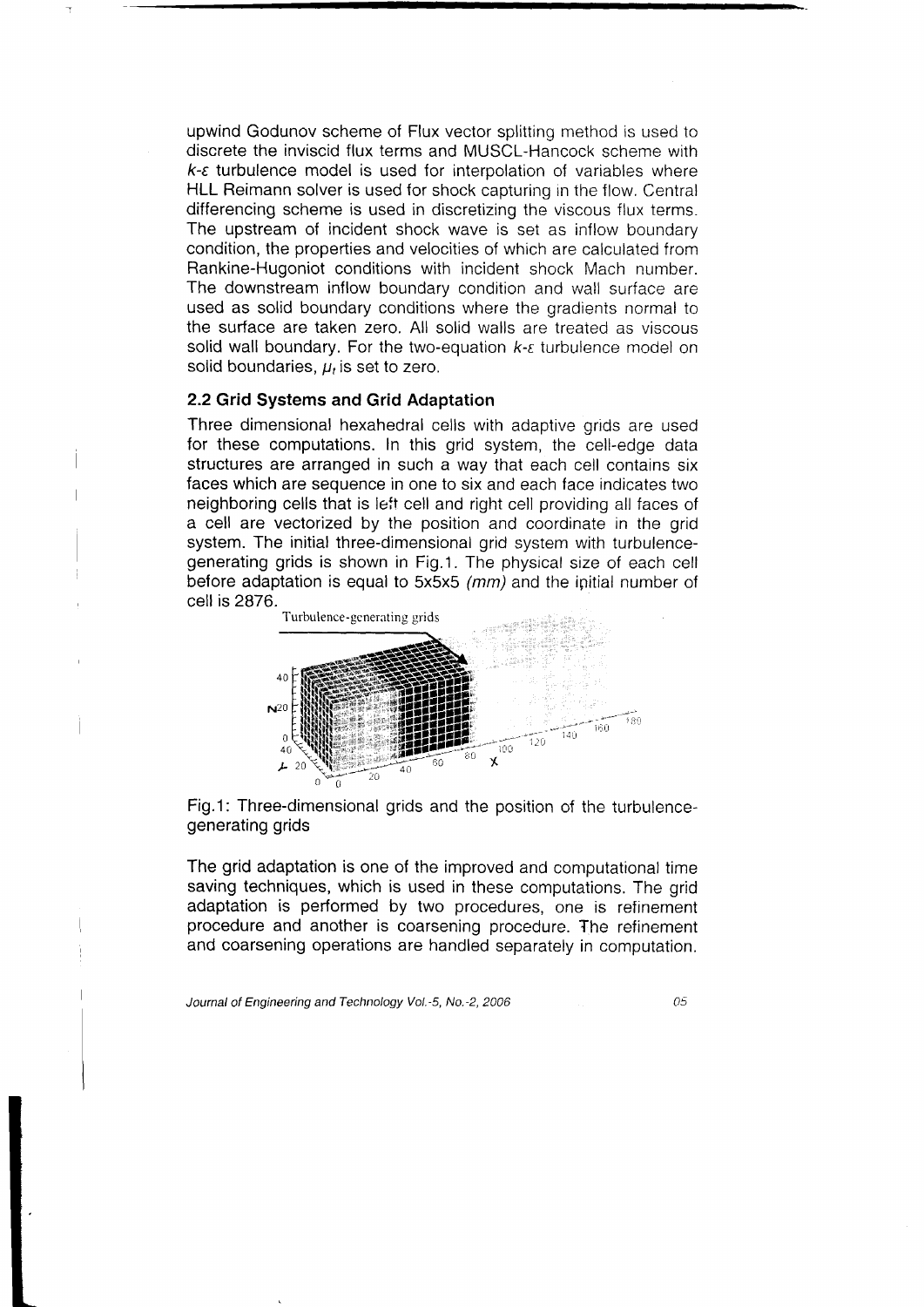The criterion used for grid adaptation is based on the truncation error  $(E<sub>τ</sub>)$  of the Taylor series expansion of density. The truncation error indicator  $\epsilon_{\tau}$  is defined for every face of a cell and given by the ratio of the second-order derivative term to the first order one of the Taylor series of density so that

$$
\epsilon_{\tau} = \max \left[ \frac{|\left(\nabla \rho\right)_{lc} - \left(\nabla \rho\right)|}{\left(\alpha_f \rho_c\right) / d l + \left(\nabla \rho\right)|}, \frac{|\left(\nabla \rho\right)_{lc} - \left(\nabla \rho\right)|}{\left(\alpha_f \rho_c\right) / d l + \left(\nabla \rho\right)|}\right]
$$

where  $c$  represent the location of any face of a cell and  $i$  and  $j$ represent left cell and right cell of that face, dl is the center distance between cell *i* and *j*,  $(\nabla \rho)_i$  and  $(\nabla \rho)_i$  are the density gradient for cell *i* and *j*,  $(\nabla \rho)_{i \in \mathbb{R}} (\rho_i - \rho_i)/d$ ,  $\rho_c$  is the density at the interface of right cell and left cell and  $\alpha_i$  is the constant which is initially designed to prevent a zero denominator. The value of  $\alpha_i$  is used 0.02 and it is problem-independent parameter. The refinement and coarsening operation for any cell depends on  $\epsilon_r$  value and the value of  $\epsilon_r$  is determined for each face of a cell. The criterion for adaptation for any cell is

Refinement=maximum  $\epsilon_r$  of six faces of a cell > $\epsilon_r$ 

Coarsening=maximum  $\epsilon_r$  of six faces of a cell  $\epsilon_c$ 

where  $\varepsilon_r$  and  $\varepsilon_c$  are the threshold values for refinement and coarsening. In these computations, the value of  $\varepsilon_r$  is used 0.44 and the value of  $\varepsilon_c$  is used 0.40 and the level of refinement is 2.

ln the refinement procedure, the cells are selected for refinement in which every cell is divided into eight new sub cells and these new sub cells are arranged in a particular sequence so that these sub cells are used suitably in the data-structure. ln the coarsening procedure, the eight sub cells, which are generated from the primary cell, are restored into the primary cell. The above threedimensional adaptation strategy is an upgraded work of twodimensional adaptation (Sun and Takayama [B]).

### 3 Results and Discussion

For the numerical simulation, turbulence-generating grids are placed in the shock tube parallel to YZ-plane and the position of turbulence-generating grids is shown in Fig.1. The total opening area of turbulence-generating grids is 50.6 % and the configuration of the turbulence-generating grids is shown in Fig.2.

Journal of Engineering and Technology Vol.-5, No.-2, 2006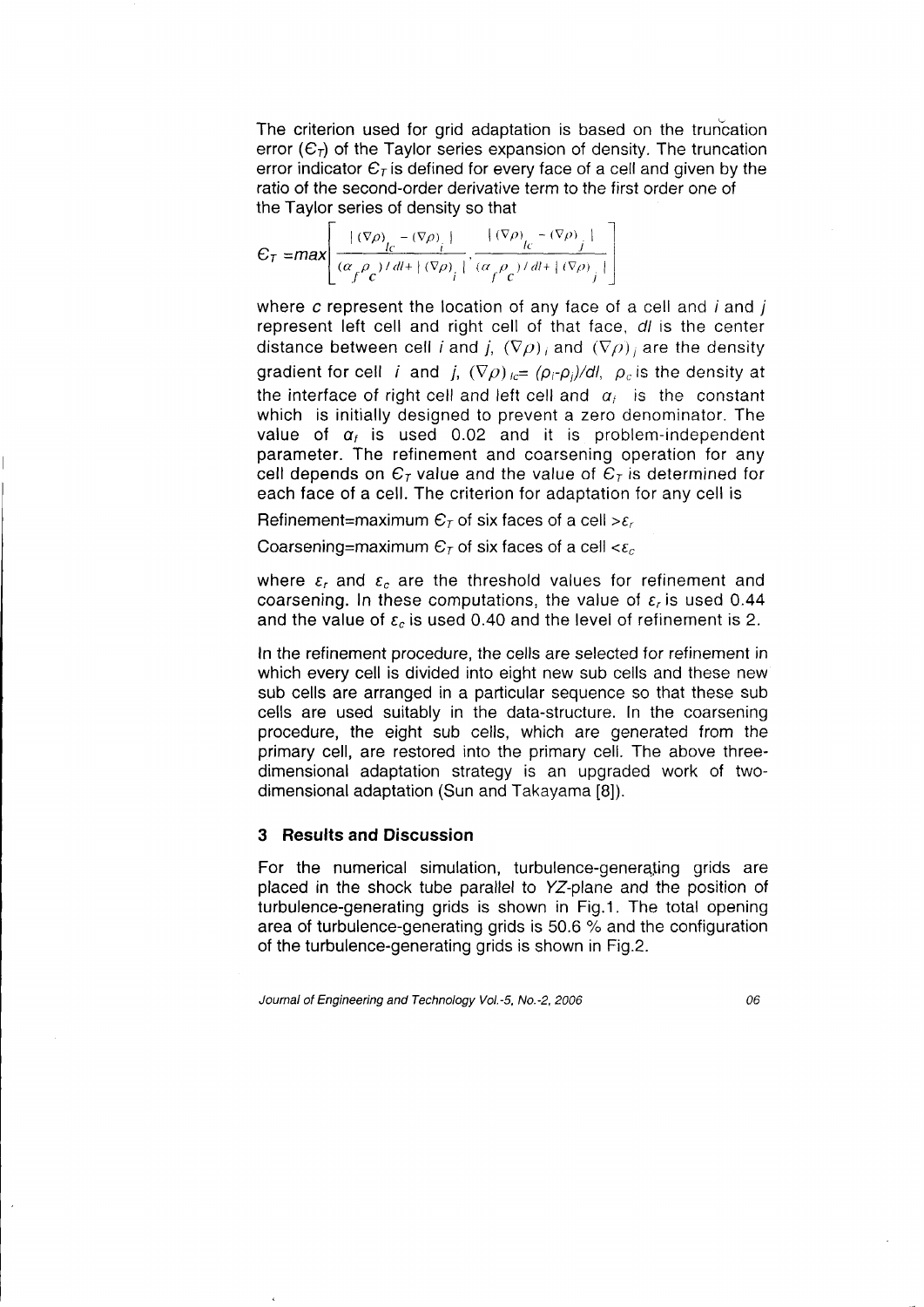

# Fig.2: The configuration of the turbulence-generating grids

Turbulence-generating grids are uniform in size and spacing, so the shock wave and the gas flow following the shock wave after passing through turbulence-generating grids generate a compressible flow of homogeneous, isotropic turbulence Three turbulent regions are selected behind the turbulence-generating grids with equal longitudinal distance. The region between lateral planes AA and BB is region-1, the region between lateral planes BB and CC is region-2 and the region between lateral planes CC and DD is region-3 which are shown in Fig.3.



Fig.3: Sectional view of ZX-plane where the location of different turbulent regions

The centerline along the longitudinal direction of the turbulent regions is treated as the centerline of the turbulent regions. 11 points of equal spacing are taken on the centerline of each turbulent region and all turbulent parameters (velocity fluctuations, pressure fluctuations etc.) are computed on these 11 points for each turbulent region. The lateral planes intersect these points and parallel to the YZ-plane are treated as grid-data planes and the

Journal of Engineering and Technology Vol.-5, No.-2, 2006

 $O<sub>7</sub>$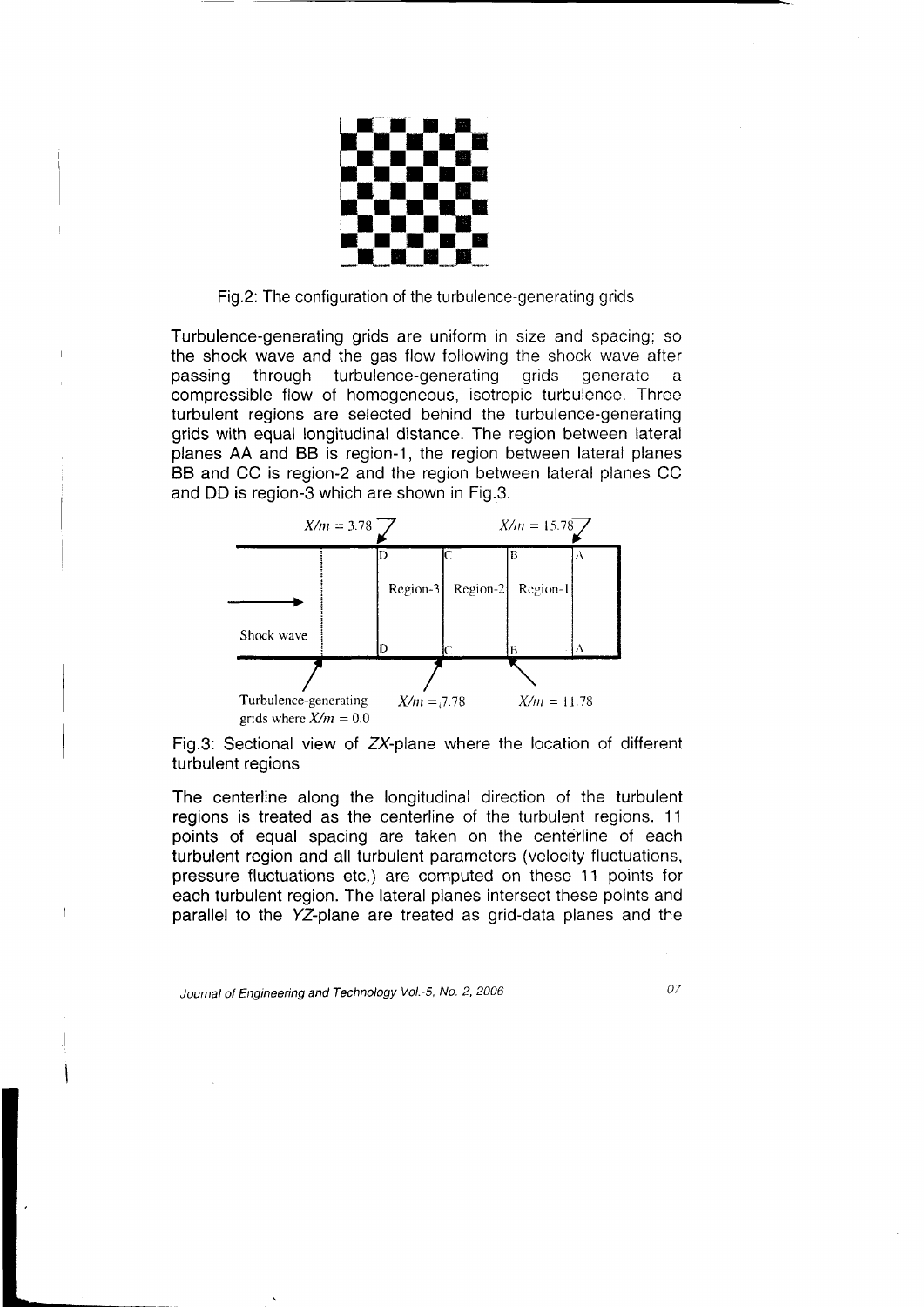grids inside the turbulent regions cut by the grid-data plane are the grids on the grid-data plane. The value of the turbulent parameter on the centerline of the turbulent regions is the average value of all the grid values of that parameter on the grid-data plane. All the relevant turbulent parameters are determined along the centerline of turbulent regions at the moment of reflected shock before entering into the turbulent region and after interaction the turbulent region. The selected three turbulent regions must exhibit with different strengths of turbulent field and in this paper; it is trying to clarify the interactions of normal shock with different sirengths of turbulent field. The longitudinal distances  $(X/m)$  of any point on the centerline of turbulent regions are determined from turbulencegenerating gird where  $m$  is the maximum dimensional length of a grid in the grid system.

The RMS value of longitudinal velocity fluctuations,  $\langle U \rangle$  =  $\sqrt{\left[\sum_{i=1}^{n} (u_i - U_{av})^2\right]/n}$  where  $u_i$  is the instantaneous longitudinal velocity,  $U_{av}$  is the average velocity in X-direction  $=[(\sum_{i=1}^{n}u_{i})/n]$  and n is the number of grid on the grid-data plane where the grids near the boundary are not taken into account due to viscous effect.

The interactions of shock wave with different strengths of turbulence are observed numerically. lt is one of the innovative techniques where three turbulence regions are selected sequentially in a long test section. The decaying phenomena of the turbulence along the centerline of the test section are observed and this technique is applied to perform the interaction of shock wave with different strengths of turbulence numerically. The shock wave is diffracted at the turbulence grids and due to shock wave diffraction; an unsteady flow field is generated in the wake of the turbulence grids. The unsteady flow field consists of many small vortices and these vortices interact each other when moving along the longitudinal direction. The diffracted shock wave, after moving a small distance from the turbulence grids, converges to form again plane, normal shock and at the same time, the unsteady flow field gradually converts to homogeneous, isotropic turbulence due to the motion of vortices and their interactions. At the near region of the turbulence grids, the interaction effects of vortices are high and these effects decrease as increasing the distance from the turbulence grid and for these reasons, the turbulence decaying

Journal of Engineering and Technology Vol.-5, No.-2, 2006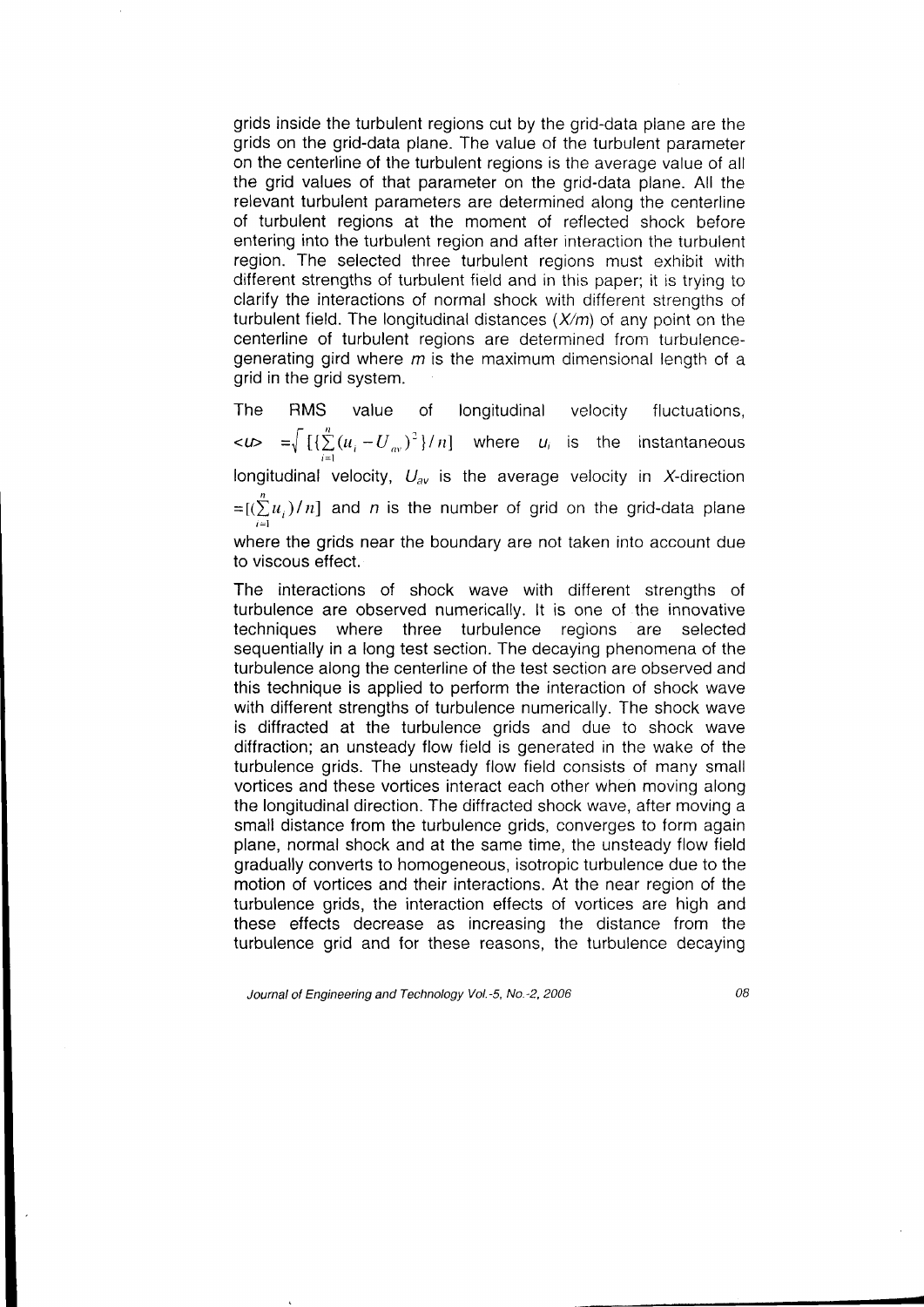phenomena are observed along the longitudinal distance from the turbulence grid. In Fig.4, the turbulence decaying phenomena are observed clearly at three selected turbulence regions along the centerline of the shock tube. The longitudinal turbulence intensity, <u>/U are characterized before interaction and after interaction along the centerline for three turbulent regions where  $U$  is the flow velocity behind the incident shock wave and it is determined for shock Mach number 2.25 by Rankine-Hugoniot relations.



Fig.4: The longitudinal turbulence intensity along the centerline of the turbulent regions before and after the shock wave interaction with different turbulent fields

It is clear in Fig.4 that the strengths of turbulence intensity in three turbulent regions before interaction are different. The outcomes of interaction are the amplification of the longitudinal turbulence intensity and the amplification factor is defined by  $\frac{<\mathcal{U}>_{after}}<\mathcal{U}>_{before}$  interaction

The longitudinal turbulence intensity is amplified by the facior ot 1.49 for region-1 and 1.41 for region-2 and 1.36 for region-3. The average amplification factor for these three regions is 1.42 and after considering the three turbulent regions as one region then the overall amplification of turbulence intensity is 1 .12. The experimental data of Honkan et al. [9] for shock Mach number 1.354 shows that the amplification factor varies from  $1.1$  to  $1.48$ . computations, the amplification factor for  $M_s = 2.25$  varies from 1.36 to 1.49 in interaction of shock wave with different turbulent fields. The highest amplification of turbulence intensity is 2, which is observed in the experimental data of Briassulis and Andreopoulos [10]. From the results of the LIA data of Lee et al. [11], the maximum amplification of turbulence intensity is close to 2.00 for Mach number range 1.02

Journal of Engineering and Technology Vol.-5, No.-2, 2006 **Canadian Constructs** 09

i E-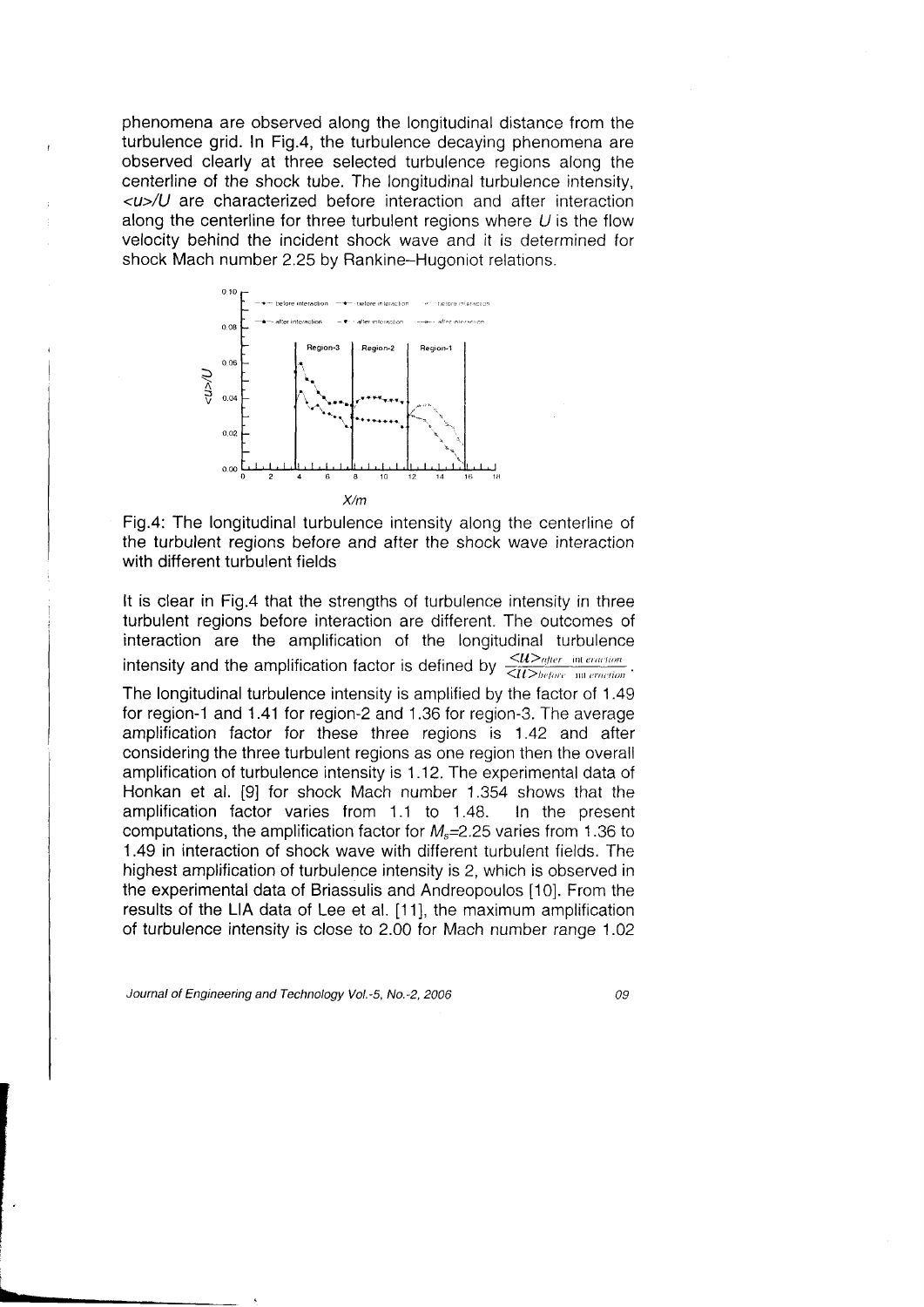to 1.2. From these computations, it is clear that the amplification of longitudinal turbulence intensity in interaction of shock wave with comparatively stronger turbulent field is less than in interaction of shock wave with weak turbulent field. Similarly the amplifications of turbulent kinetic energy (TKE) level are determined for different turbulent regions and it is observed that the amplification of TKE level varies from 1.90-2.10. The maximum amplification factor of TKE level was found 2.00 in the computational results of Rotman [5]. The lateral velocity fluctuations  $< v$  in Y-direction and the lateral velocity fluctuations  $\langle w \rangle$  in Z-direction are determined along the centerline of the turbulent regions. lt is observed that no substantial amplification of the lateral velocity fluctuations occurs after interaction of shock wave with different turbulent fields. The characteristic behaviors for two components of lateral velocity fluctuations are almost identical which was explained by Barre et al. [12] and confirmed that the two lateral velocity components behave in the same way across the shock.

The average pressure,  $P_{av}/P_o$  variations are determined along the

longitudinal distance where the average pressure  $P_{\mathsf{av}}\mathsf{E}[(\sum\limits_{i=1}^r p_i)/\sqrt{n}]$ 

 $p_i$  is the instantaneous pressure for any grid on the grid-data plane and  $n$  is the number of grid on the grid-data plane avoiding grids near boundary.  $P<sub>o</sub>$  is the STD atmospheric pressure. It is observed that no substantial pressure variations occur along the longitudinal distance and slight pressure decreasing are occurred along the far distance in the downstream of the stronger reflected shock wave. lt is also observed that no substantial amplification of the pressure fluctuations occurs after interaction.



Fig.S: Average pressure profile along the centerline of the turbulent regions (Here  $X_c = 0.0$  corresponds to the shock location and  $X/m$  $= 9.25$ )

Journal of Engineering and Technology Vol.-5, No.-2, 2006 10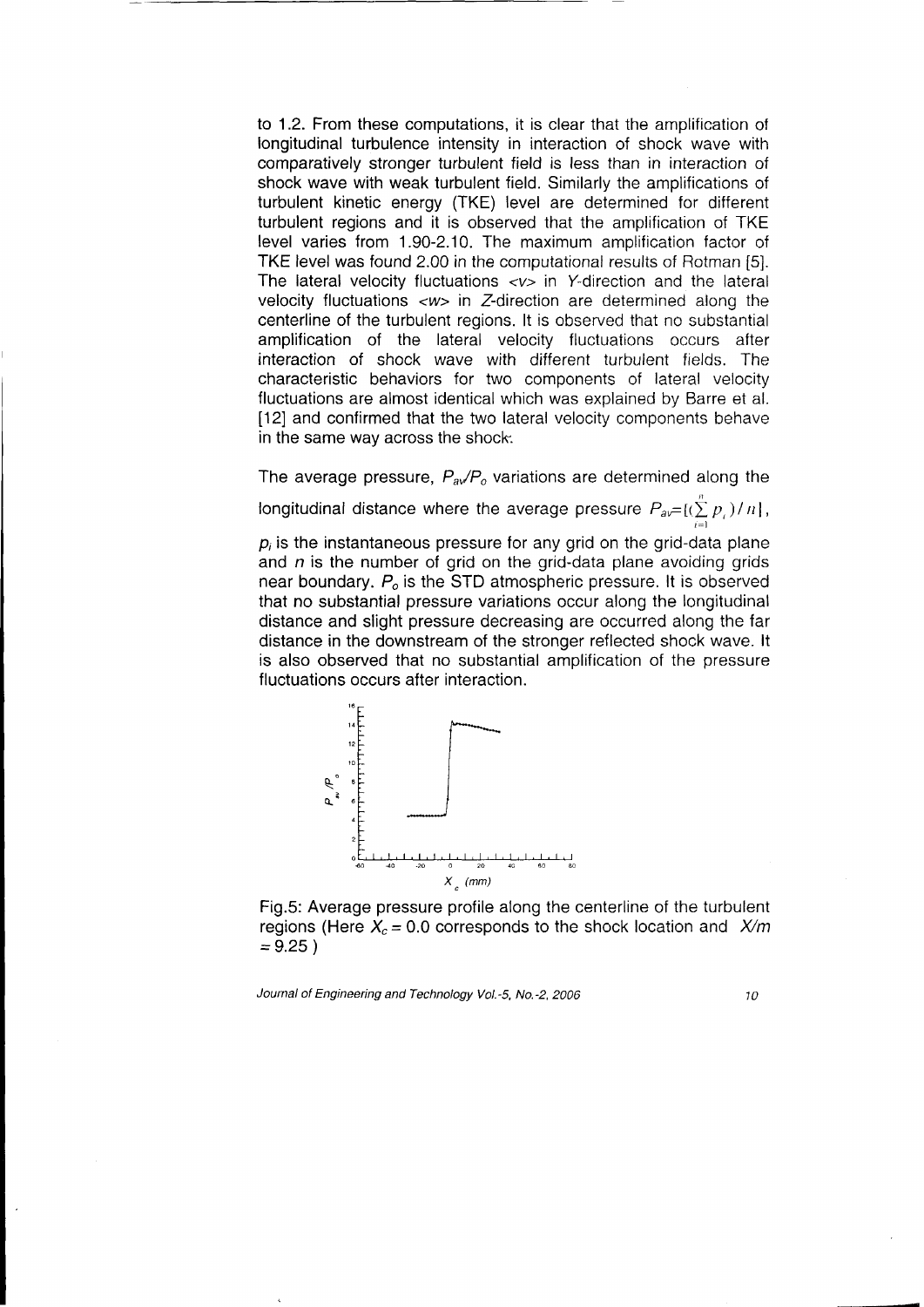Fig.5 shows the average pressure variation across the reflected shock wave when the position of the reflected shock wave is in the turbulent regions. lt is shown that the pressure profile across the reflected shock wave obeys the shock reflection theory. Across the reflected shock, there has no average pressure variation occurs in the upstream flow and slight pressure decreasing is observed in the downstream flow due to the stronger reflected shock.

After the interaction of shock wave with different turbulent fields, all the length scales are reduced considerably. There is some disagreement between experimental results and DNS data as far as how the various length scales of turbulence are affected by the interaction with the shock wave. The dissipative-length scale is defined by the expression  $k^{3/2}/\varepsilon$  where the turbulent kinetic energy,

 $k = [(\sum_{i=1}^{n} k_{i})/n]$ ,  $k_{i}$  is the instantaneous turbulent kinetic energy for any grid on the grid-data plane and  $n$  is the number of grid on the grid-data plane. Similarly the dissipation rate,  $\varepsilon = \left[\left(\sum_{i=1}^{n} \varepsilon_i\right)/n\right]$  where

! -

 $\varepsilon_i$  is the instantaneous turbulent kinetic energy dissipation rate for any grid on the grid-data plane. The amplification of dissipativelength scale is the ratio of the dissipative-length scale after interaction to the dissipative-length scale before interaction. The different amplifications of dissipative-length scale are determined along the centerline of the turbulent regions due to shock wave interaction with different flow fields and the variations of amplification along the centerline of the turbulent regions is shown in Fig.6.





Journal of Engineering and Technology Vol.-5, No.-2, 2006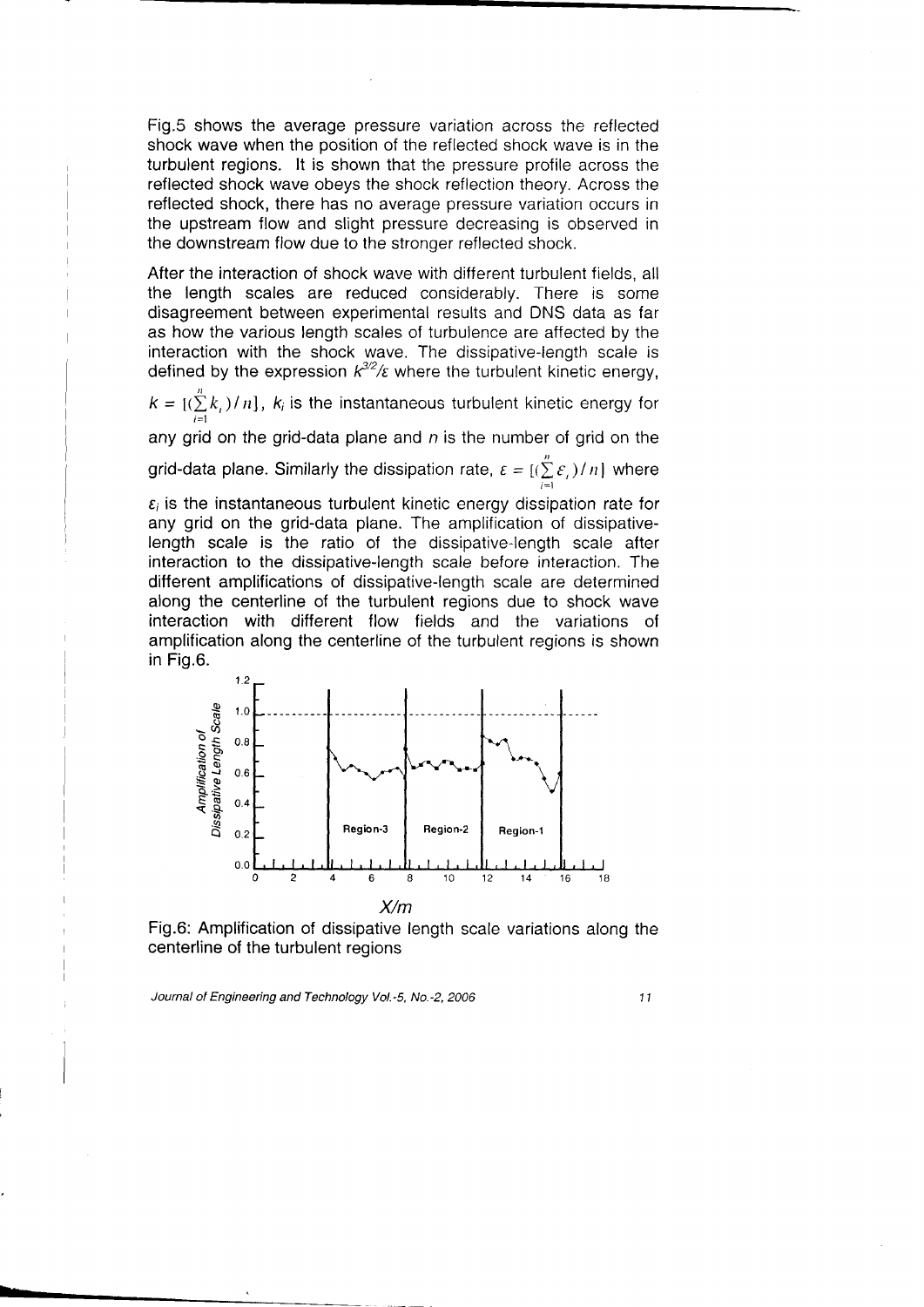It is observed that the amplification of dissipative-length scale decreases in all the cases of shock/turbulence interaction. The DNS data of Lee et al. [11] and the DNS data of Hannappel and Friedrich [13] indicate that the velocity length scale and the dissipative-length scale decrease through shock interaction. The dissipative-length scale in the experiment of Honkan and Andreopoulos [14] was found to increase after the interaction. In the present computations, the amplification of dissipative-length scale is decreased after the interaction of shock wave with strong turbulence. Due to stronger compressibility effects, amplification of dissipative-length scale in shock interaction with stronger turbulence decreases more. The DNS results cf Lee et al. [15] have indicated a small increase of dissipative-length scales through weak shock interactions. The length scale is reduced for stronger shock waves while it shows a mild increase for shock waves with shock Mach number less than 1.65. In the present computations, the amplification of dissipative-length scale is decreased after the interaction of shock wave with turbulence. In the case of stronger turbulence, the compressibility level of the flow is high and the shock wave does not compress the scales of turbulence nearly as much and hence the imparted energy tends to remain in the larger scales. In the case of weak turbulence, the shock wave compresses the flow and thus the energy is then moved to the smaller length scales as a result of decreasing the length scale and the outcomes of shock/turbulence, interaction are higher.





Journal of Engineering and Technology Vol.-S, No.-2, 2006

 $12<sub>2</sub>$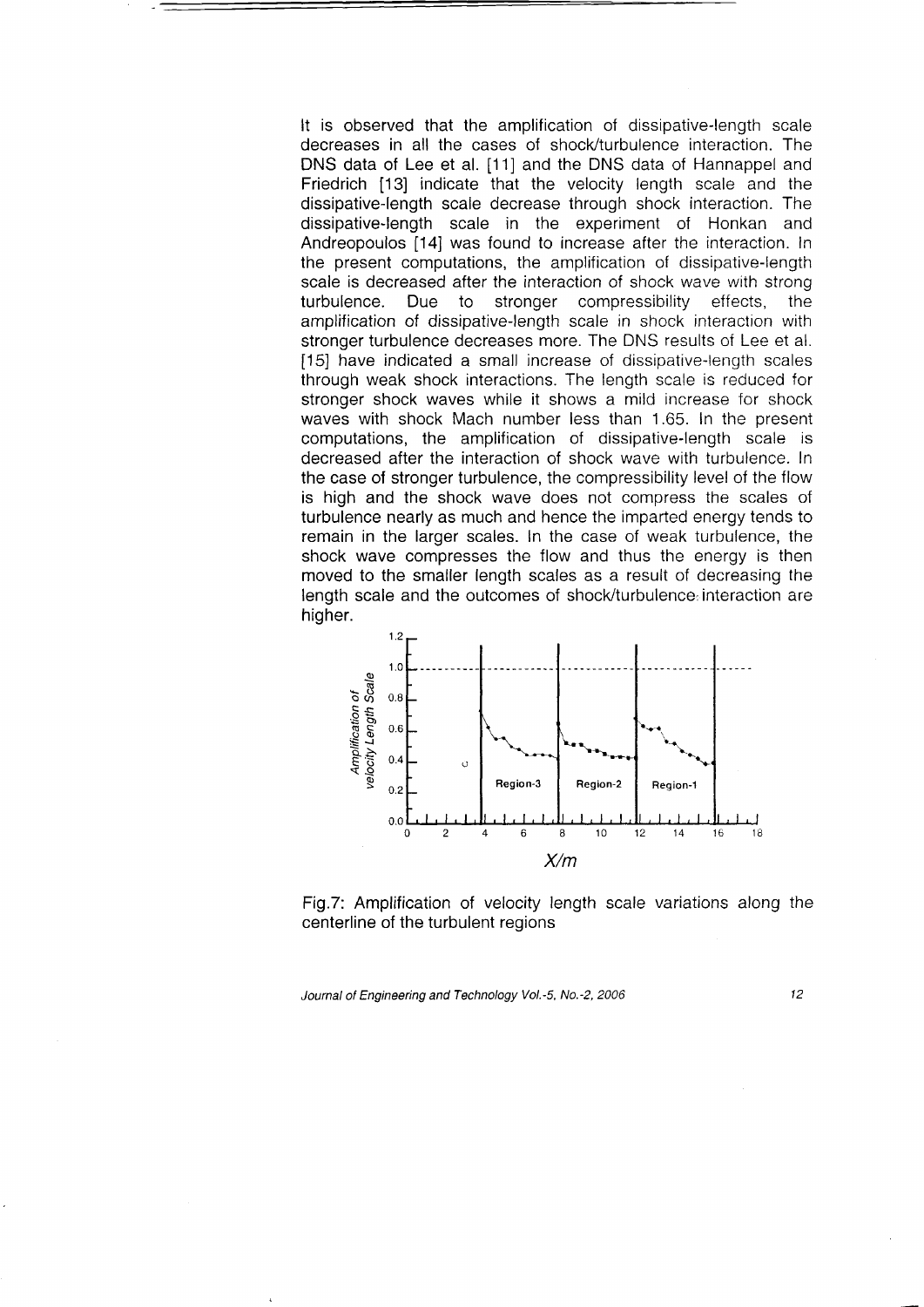The velocity length scale is defined by the expression  $k^{1/2}$ . The amplification of velocity length scale is the ratio of the velocity length scale after interaction to the velocity length scale before interaction. The amplifications of velocity length scale are determined along the centerline of the turbulent regions due to shock wave interaction with different flow fields, which is shown in Fig.7.lt is observed that the amplification of velocity length scale decreases in interaction of shock wave with different flow fields.

The dissipation rate of turbulent kinetic energy (TKE) is changed depending on the compressibility level of the turbulent field and this value vanishes for incompressible flow. Due to shock wave interaction with the turbulent field of stronger compressibility level, the dissipation rate is decreased more and so more dissipation energy converts to thermal energy or internal energy of the flow. The dissipation rates of TKE are characterized be{ore interaction and after interaction along the centerline of different turbulent regions and the characteristic curves are shown in Fig.8.

( t

I  $\mathbf v$ t ) ) 1 Э a

e

It is observed that the dissipation rate is decreased more for turbulent region-3 due to higher compressibility level of the turbulent field in region-3 as compare to other regions and the compressibility effects are higher due to stronger shock/turbulence interaction. For all cases of turbulence strength, the dissipation rate of TKE is decreased after the shock/turbulence interaction and the decreasing of the dissipation rate is higher in interaction of shock wave with comparatively stronger turbulent field.



Fig.8: The TKE dissipation rate,  $T_e$  ( $T_e=10^5 \epsilon$ ) variations along the centerline of the turbulent regions before and after the shock wave interaction with different turbulent fields

Journal ot Engineering and Technology Vol.-5, No.-2, 2006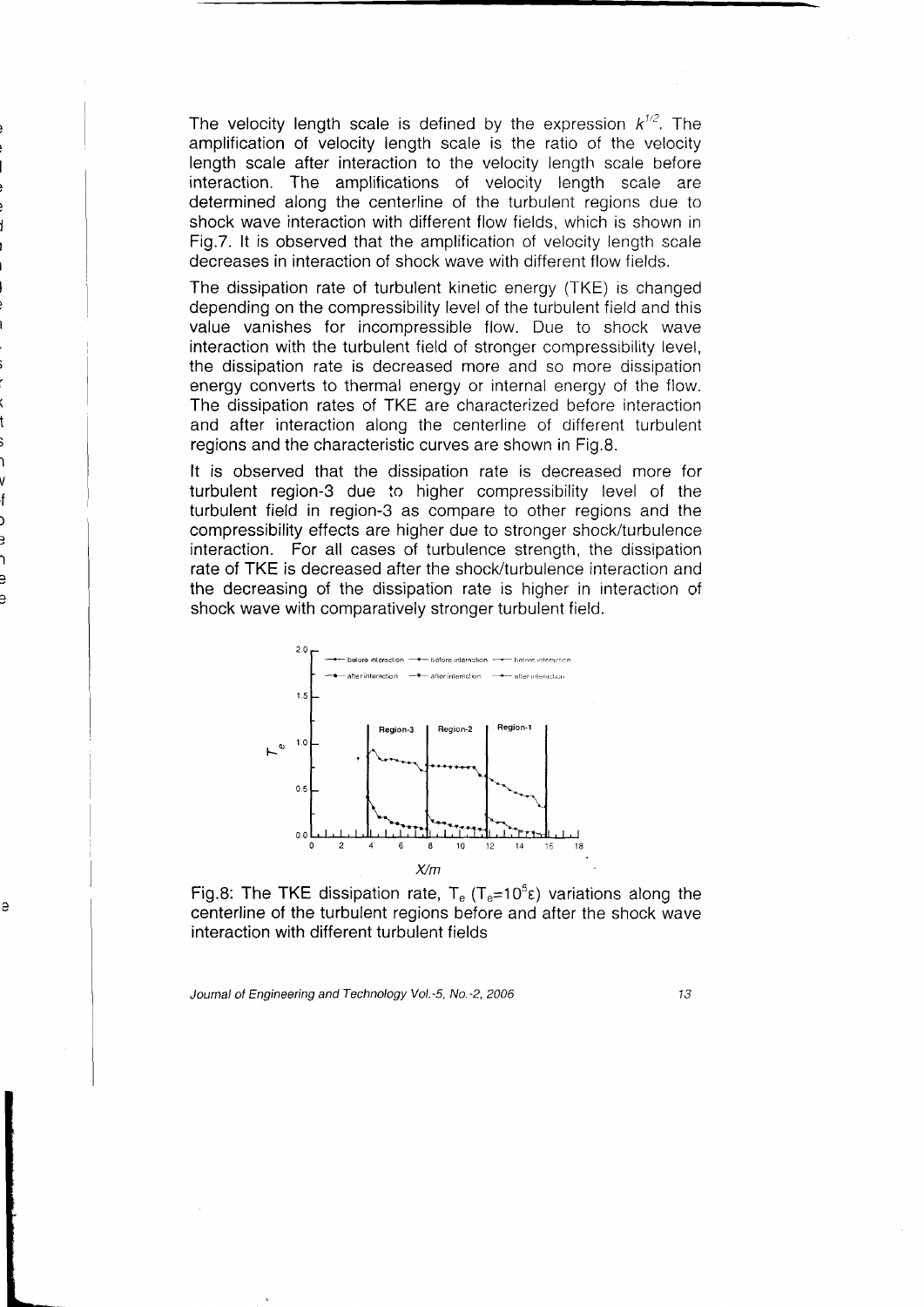## 4 Conclusions

A numerical simulation is conducted on the shock wave interaction with different strengths of turbulent fields. The present computational results indicate that the amplification of turbulence intensity and turbulent kinetic energy level depend on turbulence strength as well as the compressibility level of the flow field. Experimentally and numerically many researchers got different values of the amplification of turbulence intensity for weak shock wave interaction with turbulent flow. The amplification for strong shock interaction with strong turbulent field is still questionable matters. The present interaction results provide the important information on strong shock wave interaction with different strengths of turbulent field. After the interaction of strong shock wave with different turbulent fields, all turbulent length scales decrease and this result agrees with other existing computational results. The dissipation rate of turbulence kinetic energy depends on the turbulence strength and the dissipation rate is decreased more in interaction of shock wave with stronoer turbulence.

## **References**

- [01] Jinnah MA, Takayama K. (2003) Numerical simulation of shock Mach effect on normal shock/homogeneous turbulence interaction. Computational Methods and Experimental Measurements Xl (Proc. of the eleventh international CMEM-2003 conference), pp. 505-515
- [02] Devieve JF, Lacharme JP. 1986, "A shock wave/free turbulence interaction." Turbulent shear layer/shock wave interaction, edited by J. Delery, Springer-Verlag, Berlin.
- [03] Jacquin L, Blin E, Geffroy P. 1991, "Experiments of free turbulence/shock wave interaction. Proc. Turbulent shear flows, 8, tech Univ, Munich, Ger. pp  $1-2-1-1-2-6$ .
- [04] Hesselink L, Sturtevant B. 1988, " Propagation of weak shocks through a random medium." J. Fluid Mechanics 196: 513-553.
- [05] Rotman D. 1991, "Shock wave effects on a turbulent flows." Phys. Fluids A, Vol.3, No.7: 1792-806.
- [06] Lee S, Lele SK, Moin P. 1991a "Direct numerical simulation and analysis of shock turbulence interaction." AIAA paper 91-0523.

Journal of Engineering and Technology Vol.-5, No.-2, 2006